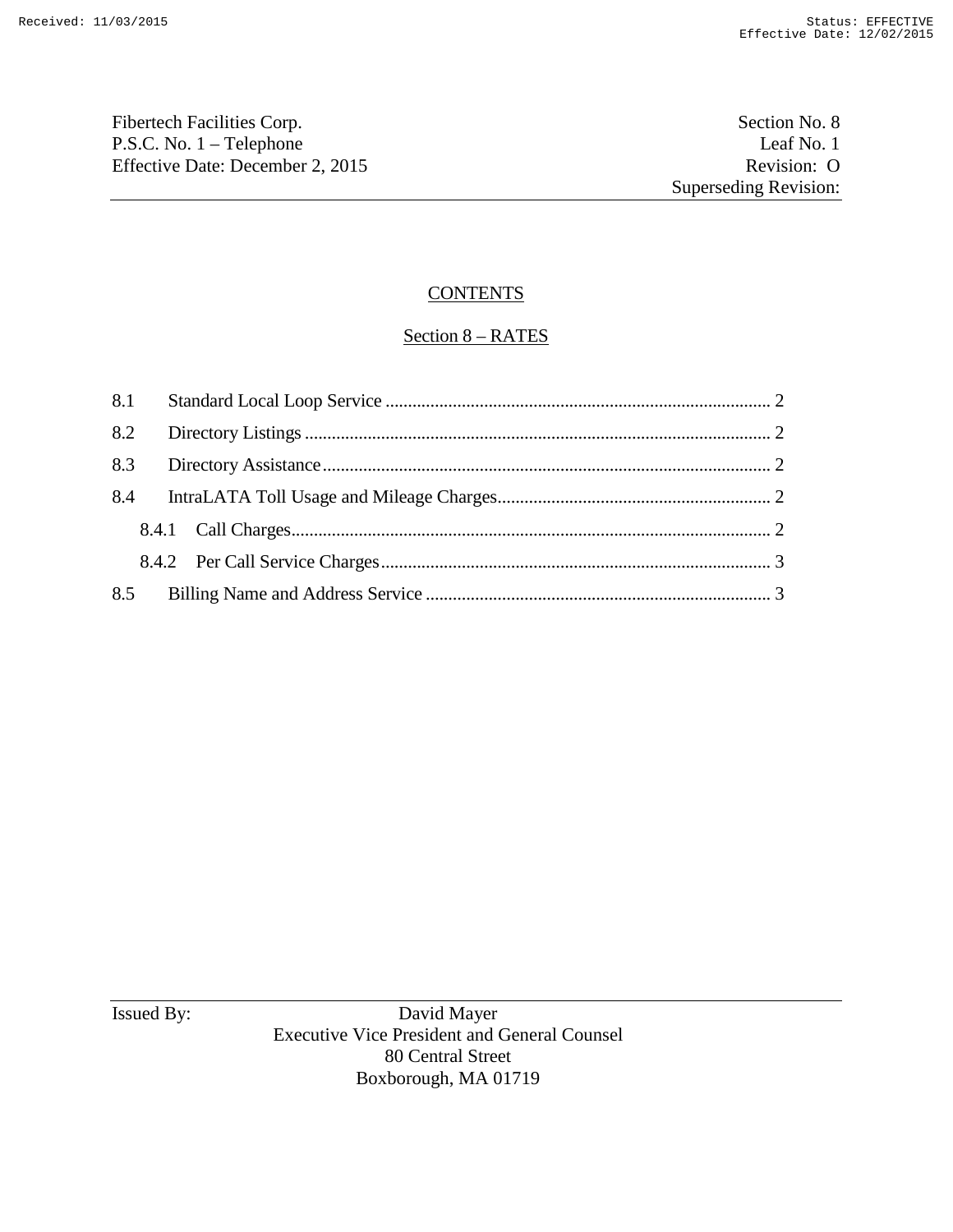Fibertech Facilities Corp. Section No. 8 P.S.C. No. 1 – Telephone Leaf No. 2 Effective Date: December 2, 2015 Revision: O

Superseding Revision:

#### Section 8 – RATES

#### **8.1 STANDARD LOCAL LOOP SERVICE**

|                   | Non-Recurring Charges-<br>Per Line | <b>Monthly Recurring</b><br>Charges |
|-------------------|------------------------------------|-------------------------------------|
| <b>First Line</b> | \$37.39                            | \$46.33                             |
| Additional        | \$31.24                            |                                     |

#### **8.2 DIRECTORY LISTINGS**

| Service                 | Non-Recurring | Monthly Recurring |
|-------------------------|---------------|-------------------|
| <b>First Listing</b>    | \$N/C         | \$2.00            |
| Each Additional Listing | \$N/C         | \$2.50            |

## **8.3 DIRECTORY ASSISTANCE**

Per Number Requested

Local Directory Assistance \$1.50

## **8.4 INTRALATA TOLL USAGE AND MILEAGE CHARGES**

8.4.1 Call Charges

|          | Peak                |            | Off-Peak            |            |
|----------|---------------------|------------|---------------------|------------|
| Mileage  | <b>First Minute</b> | Each       | <b>First Minute</b> | Each       |
|          |                     | Additional |                     | Additional |
|          |                     | Minute     |                     | Minute     |
| - 8      | \$0.20              | \$0.15     | \$0.15              | \$0.10     |
| $9 - 13$ | 0.25                | 0.20       | 0.25                | 0.15       |
| Over 13  | 0.30                | 0.25       | 0.30                | 0.20       |

Issued By: David Mayer Executive Vice President and General Counsel 80 Central Street Boxborough, MA 01719